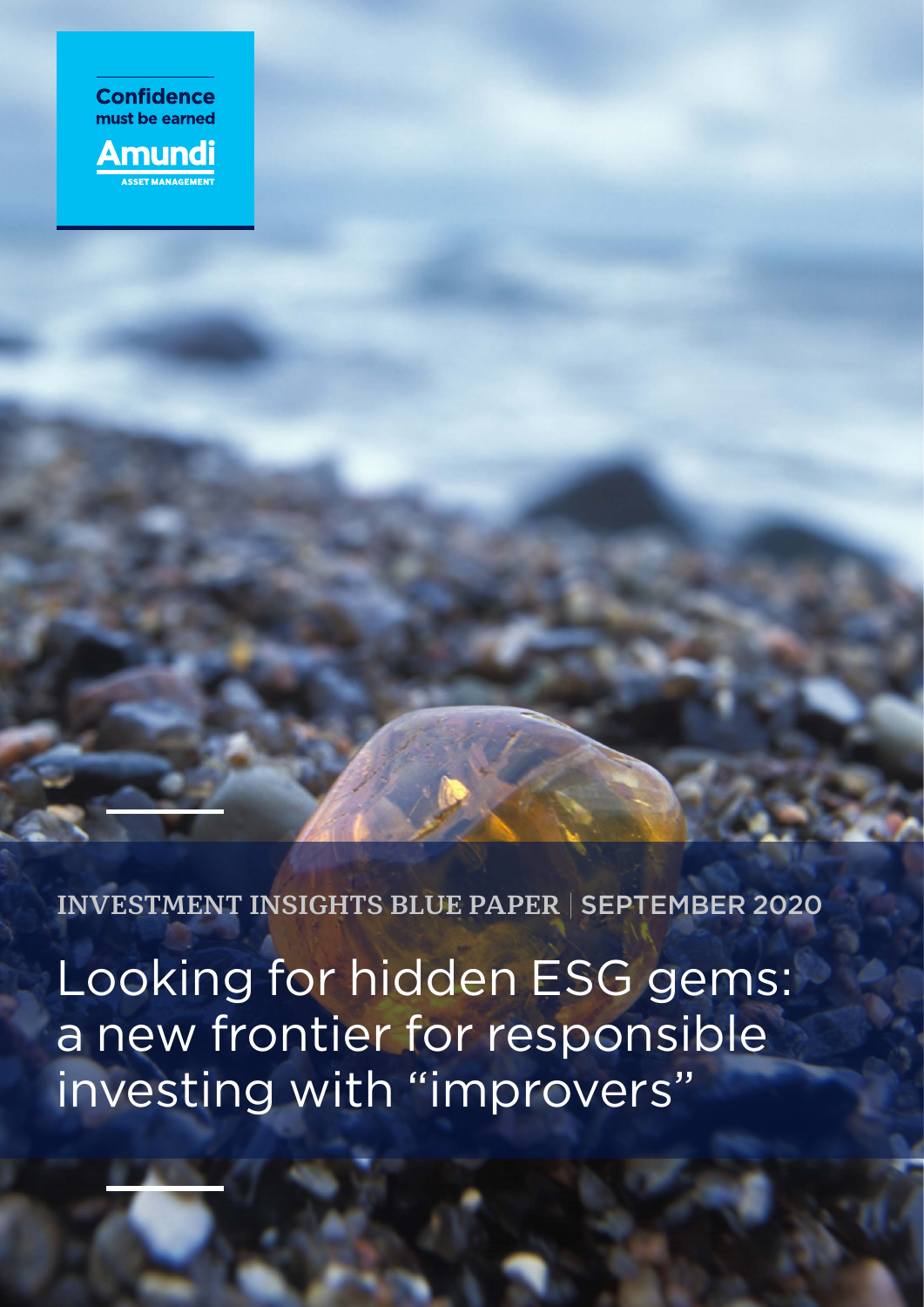

Kasper ELMGREEN *Head of Equities*



Piergaetano IACCARINO *Head of Equity Solutions*

#### *Dear client,*

*The ongoing Covid-19 crisis and the resulting market turmoil have confirmed a preexisting trend within equity investing: the increasing relevance of integrating ESG criteria and sustainability into the investment decision. We believe doing so will add value both in terms of being able to deliver better risk-adjusted return, but also in terms of helping to put focus on - and ultimately improve - important ESG parameters for companies and society.* 

*ESG equities have proved resilient throughout the crisis, both in terms of flows and performance. On flows, ESG equity funds – including active and passive worldwide openended funds* – *have experienced net inflows both in 2019 and so far this year, while non-ESG equity funds have seen net outflows. On performance, ESG criteria have proved to be a source of outperformance both over the long term and recently.* 

*With ESG investing becoming increasingly relevant, it will be key for active investors who look to generate excess returns to detect those opportunities where the ESG premium is not yet priced in fully. A way to do it, in our view, is moving from a static best-in-class approach to a dynamic and forward-looking one, seeking tomorrow's ESG leaders. ESG winners are quality companies with attractive valuations and strong ESG ratings, while ESG improvers are corporates portraying a solid fundamental investment case and an improving ESG trend, but not yet an ESG leader. A combination of the two, in our view, will allow investors to benefit from the improvement in ESG ratings before a trend materialises*  and the premium is established. Hence, it will be important to include both ESG winners *and ESG improvers in portfolios.*





Source: Amundi as of 18 August 2020.

*For both ESG winners and improvers, in our view excess return will be generated by detecting the most material drivers impacting the ESG credentials - and ultimately rating at the single-stock level. This requires active bottom-up analysis to detect the material drivers as well as their sustainable improvement.* 

*To us, ESG analysis should go hand in hand with fundamental analysis in order to assess the sustainability and profitability of each corporate's business. This will be especially*  relevant in the aftermath of the Covid-19 crisis, when many public funds will be available *to drive an economic renaissance and policy authorities could increase scrutiny over how those funds get invested. New elements of the governance pillar may get fresh investors' attention (e.g., CEO pay-gap ratio, company attention towards employees health, diversity management, etc.), while the environment pillar has already been on the radar of ESG investors for sometime and the S one is gaining attention as a result of the crisis.* 

*We believe that Europe will play a crucial role in the trend towards ESG investing, as it is home to most global ESG leaders and has the most advanced ESG framework globally, both due to pressure from regulatory requirements and to the shareholder community promoting ESG. However, there is still a huge dispersion of ESG scores across both sectors and countries, offering opportunities for ESG improvement and for active managers scouting those companies that can benefit the most from this trend.*

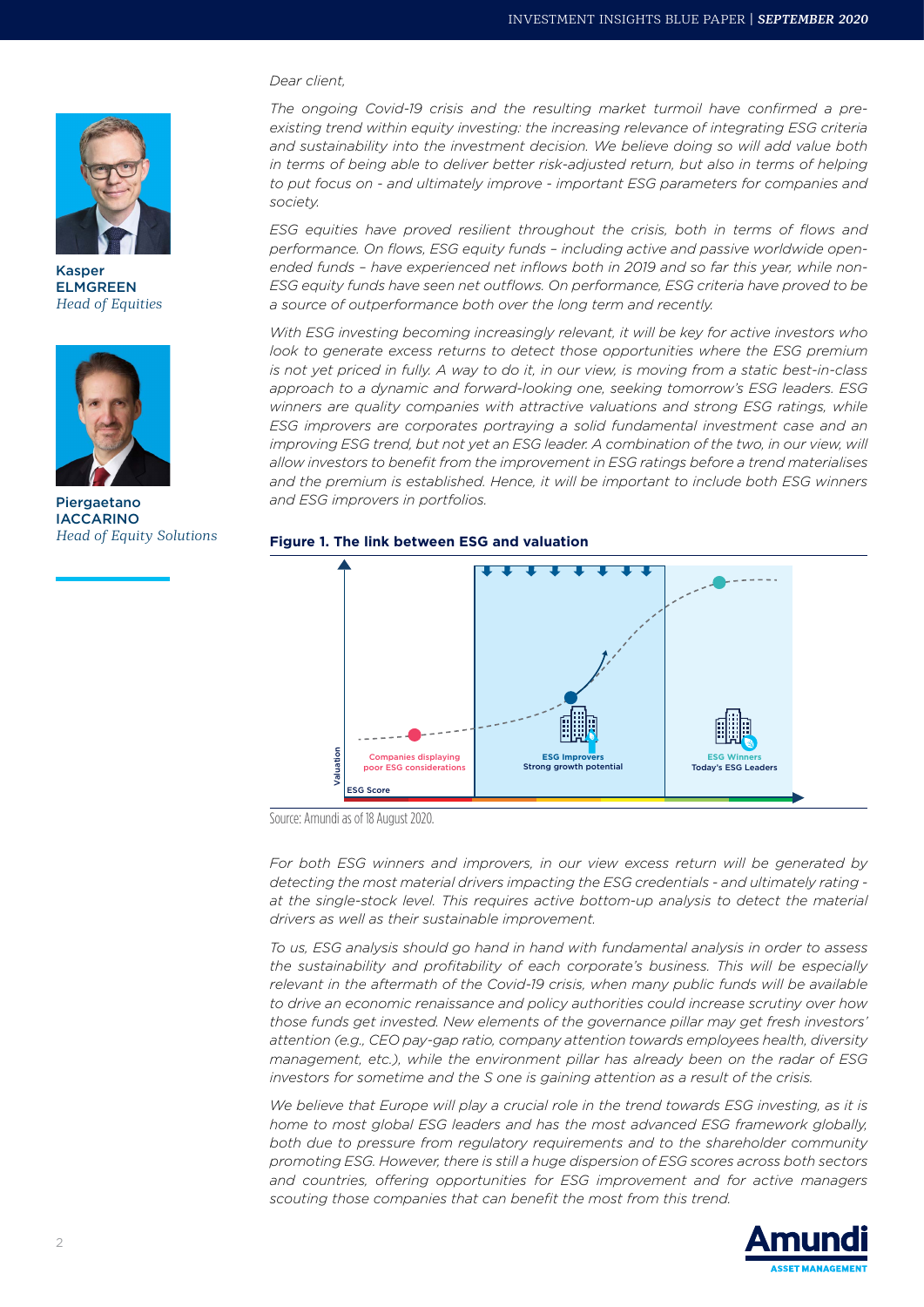# ESG equity investing in the wake of the Covid-19 crisis

*"There are steady asset inflows into responsible companies which have not been derailed by the crisis and involve both active and passive ESG equity funds."*

The ongoing Covid-19 crisis is likely to bear long-term consequences on equity investing, reinforcing the ESG vs. traditional non-ESG equity divide, with the former enjoying large structural demand. Such trends emerge from the 2020 fund flows data available thus far, which show significant outflows from non-ESG equity funds, as investors have de-risked portfolios in the wake of the pandemic-related market sell-off. However, strong market volatility has not derailed the large structural demand for ESG equity funds, which have proved resilient, enjoying consistently strong inflows. To put it simply, there are steady asset inflows into responsible companies which have not been worn away by the crisis and involve both active and passive ESG equity funds. For reference, the year-to-date ESG equity funds inflows have already beaten the inflows recorded in 2018 as a whole.



#### **Figure 2. ESG vs. non-ESG equity funds flows**

Source: Amundi on Broadridge data as of 18 August 2020 on worldwide open-ended funds.

From a financial standpoint, ESG criteria have proved to be a source of outperformance. Over the past three years, the ESG leaders MSCI indexes have all outperformed their respective non-ESG index on a total-return basis.



#### **Figure 3. ESG vs. non-ESG indexes, three-year total-return performance**

Source: Amundi on Bloomberg data as of 18 August 2020.

While investors have been aware of the merits of investing responsibly for a long time, the current crisis is likely to increase the focus on ESG principles, that should play a critical role in the emergence from the crisis. Indeed, the current global economic recession is the first one of the ESG-investing era. While in previous downturns, the solution to the



*"We see the 'S' (social) one taking some shelf space, due to stronger short-term focus, larger impact from the crisis, and the reallocation of financial resources from governments."*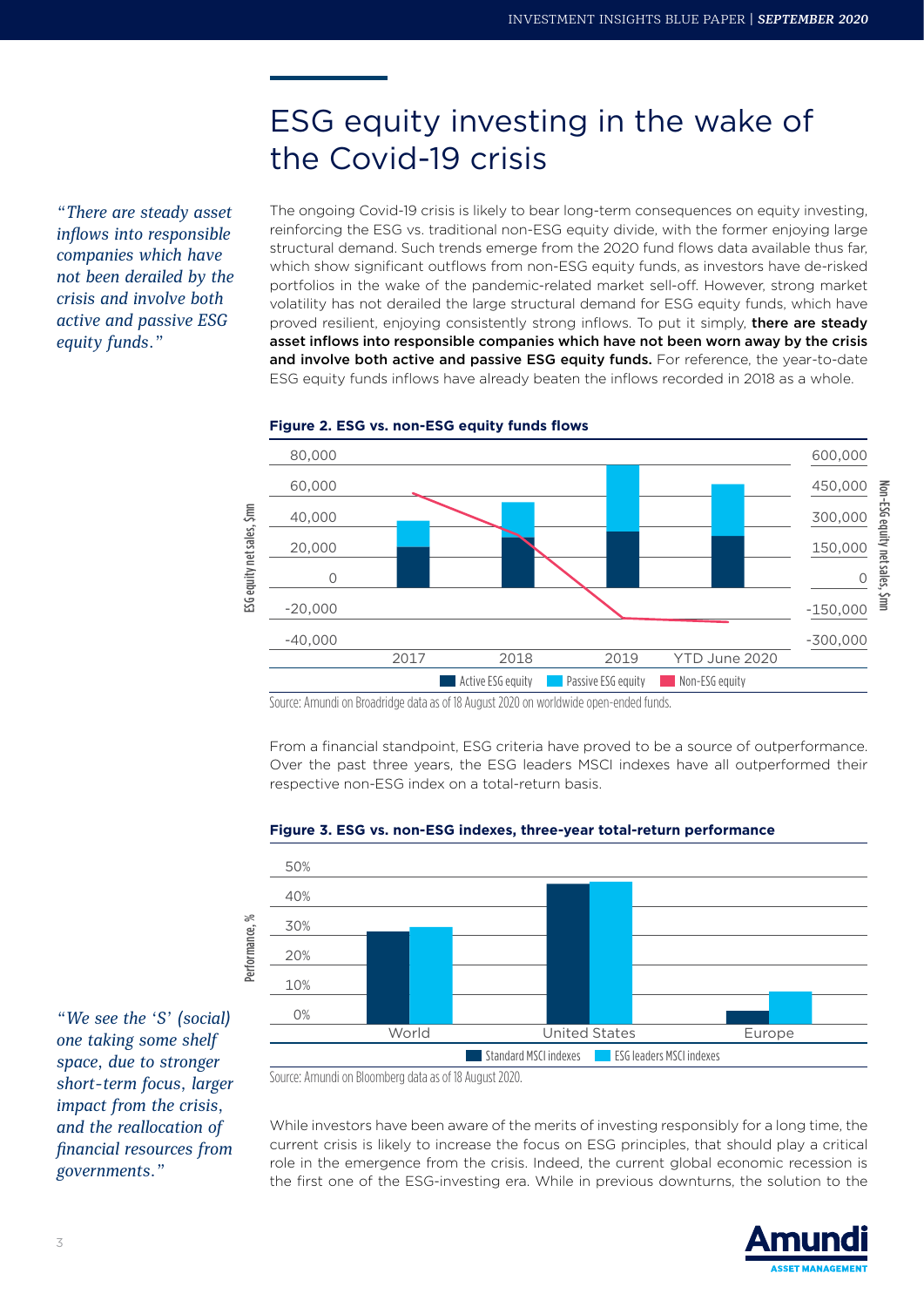crisis came from economic textbooks, with the political will, together with monetary and fiscal stimulus providing a path to recovery, this time both governments and corporates will have to focus even more on the human component of the recovery, with factors such as rising inequality, healthcare, remote learning access, remote working, and access to primary goods and services for the most vulnerable share of the population.

We believe that ESG investing will be a structural force for asset managers going forward. With reference to its three pillars, we see the 'S' (social) one taking some shelf space, due to stronger short-term focus, larger impact from the crisis, and the reallocation of financial resources from governments. Looking ahead, **how companies** behave today will have long-lasting financial implications on their businesses.

Historically, many companies have been managed purely for the benefit of shareholders. Today, they are increasingly managed in the interest of a wider audience of stakeholders beyond shareholders, including employees, customers, suppliers, and governments. Corporates that fail to consider their wider responsibilities will face reputational damage in the short term and fundamental headwinds in the longer run that could weigh on their financial performance.

With ESG set to become a structural trend for equity markets, it is important to acknowledge that the three pillars – environmental, social, and governance – are not mutually exclusive, but can be inherently linked. For instance, poor social awareness can have negative environmental fallout. This could be observed in some emerging economies, where, as a result of poor employment conditions and low wages, people focus on satisfying their primary needs and cannot make environmentally conscious decisions. This is an extreme example, but even small changes in one of the three pillars can have a knock-on impact on the others. As a result, we believe in a comprehensive and fundamental approach which takes into account all three pillars.

A **holistic approach** will allow investors to capture structural and cyclical trends across industries. While the social pillar is gathering increasing attention, it does not mean that investors should reduce their focus on the other two factors. For investors to fully embrace ESG, it will be key to invest in a portfolio that is constantly improving its ESG footprint. ESG investing is dynamic, and, as such, needs to be managed in an agile way to take advantage of market trends at any given point in time.

Looking ahead, we see continued strong traction for the de-carbonisation trend in the energy and utilities sectors, moving towards more eco-friendly power production. On energy, we see the integrated oil companies increasingly focussing on natural gas over oil with some of them also making significant investments in renewable energy. Utilities are increasingly moving towards green electric power generation. Such move has been welcomed by financial markets based on their recent performance.

Outside of the environment-only perspective, the move towards smart mobility, smart factories, and smart cities is generating growth opportunities in areas such as information technology, capital goods, and transportation, which are set to benefit from those trends. In the consumer space, the recent crisis is a health crisis which has re-focused consumers on the importance of health and healthcare. As such, we see growth opportunities in areas such as nutrition, with consumers increasingly demanding healthy alternatives to traditional food and beverages.



*"We see growth opportunities in areas such as nutrition, with consumers increasingly demanding healthy alternatives to traditional food and beverages."*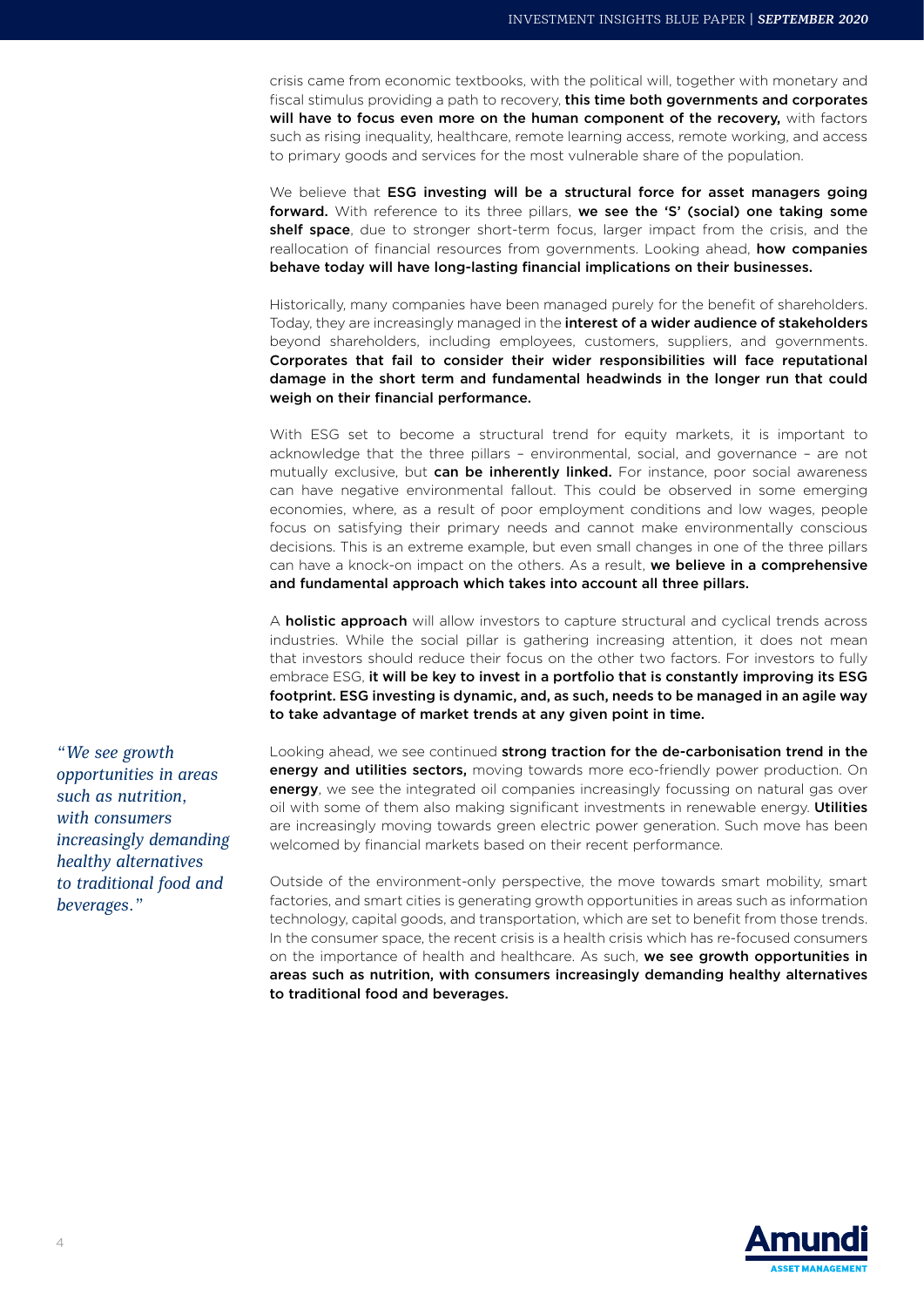# Opportunities from ESG improvers for fundamental investors

*"ESG trends are more prolonged, giving investors time to assess and allocate only when they are comfortable with the trajectory of the company."*

One positive outcome of investor's increasing focus on ESG is that they may push companies towards embracing ESG principles on a larger scale. A risk possibly emerging from such a trend is that of an ESG bubble, as investors crowd into the highest ESGrated companies. Such a risk could be mitigated by targeting a wide range of corporates that are not yet ESG leaders**.** There may be good opportunities for investors in being ahead of the curve, by identifying companies that will be tomorrow's ESG leaders. ESG implementation tends to be a slow-moving dynamic and makes it possible for investors to extract value from companies that are embarking on an ESG-improvement journey.

If we think about a traditional value investor for example, they need to invest early as share prices can move fast. ESG trends are more prolonged, giving investors time to assess and allocate only when they are comfortable with the trajectory of the company. Investing in ESG-improvers will have a positive fallout on our world in our view. In addition, these companies could benefit from the tidal wave of assets waiting to be invested in strong ESG stewards.

To unlock value from ESG improvement, a dynamic and forward-looking perspective is needed, through the following steps:

- Identify the **most material ESG drivers** for each business;
- Understand the **financial impact** of those drivers; and
- Detect how those drivers will **evolve** in the future.

Companies can be mapped based on their ESG score. ESG improvers are the ones that display some potential to become the ESG leaders of tomorrow. In this trajectory, valuations will adjust, as shown by the United Nations' Principles for Responsible Investment, MSCI and others. Identify the companies at the early stage of this ESG rating migration will be a source of value for investors, in our view.

We believe that ESG investing will not only support absolute returns but will also help enhance risk-adjusted returns. On one hand, there is empirical evidence to suggest that buying the ESG leaders is an effective strategy to enhance a portfolio's information ratio. On the other, more [recent research](https://www.msci.com/documents/10199/f3f252a7-0dbd-035b-e67c-964a87fbcd03) incorporates the ESG-momentum dimension, which points to further improvement of potential returns.

#### We believe that an optimal portfolio will combine both features, with the ESG leaders acting as a sound quality foundation, while the improvers will offer an additional source of potential growth and return.

While quantitative results confirm the attractiveness of including ESG principles into any investment decision, there is also evidence of sectors - and even single corporates – that have been rewarded thanks to their improving ESG profile. This is the case of the utilities sector, where those names that have adopted a pro-active stance towards the use of renewables in power production have performed well. Another example is the capital goods sector, where companies exposed to the 'smart factories' theme – specifically, to the automation theme – have performed well given the strong growth potential of the stocks involved.

*"ESG investing is not a panacea to save bad fundamental businesses."*

*"Identify the companies at the early stage of the ESG rating migration will be a source of value* 

*for investors."*

There is a strong link between ESG and fundamental investing. ESG investing is not a panacea to save bad fundamental businesses, nor it could replace an accurate analysis of corporate fundamentals. Historically, responsible investing has been based on – and driven by – pure assessement of ESG ratings. The problem with such approach is that these ratings provide only a static and backward-looking snapshot of a company's ESG

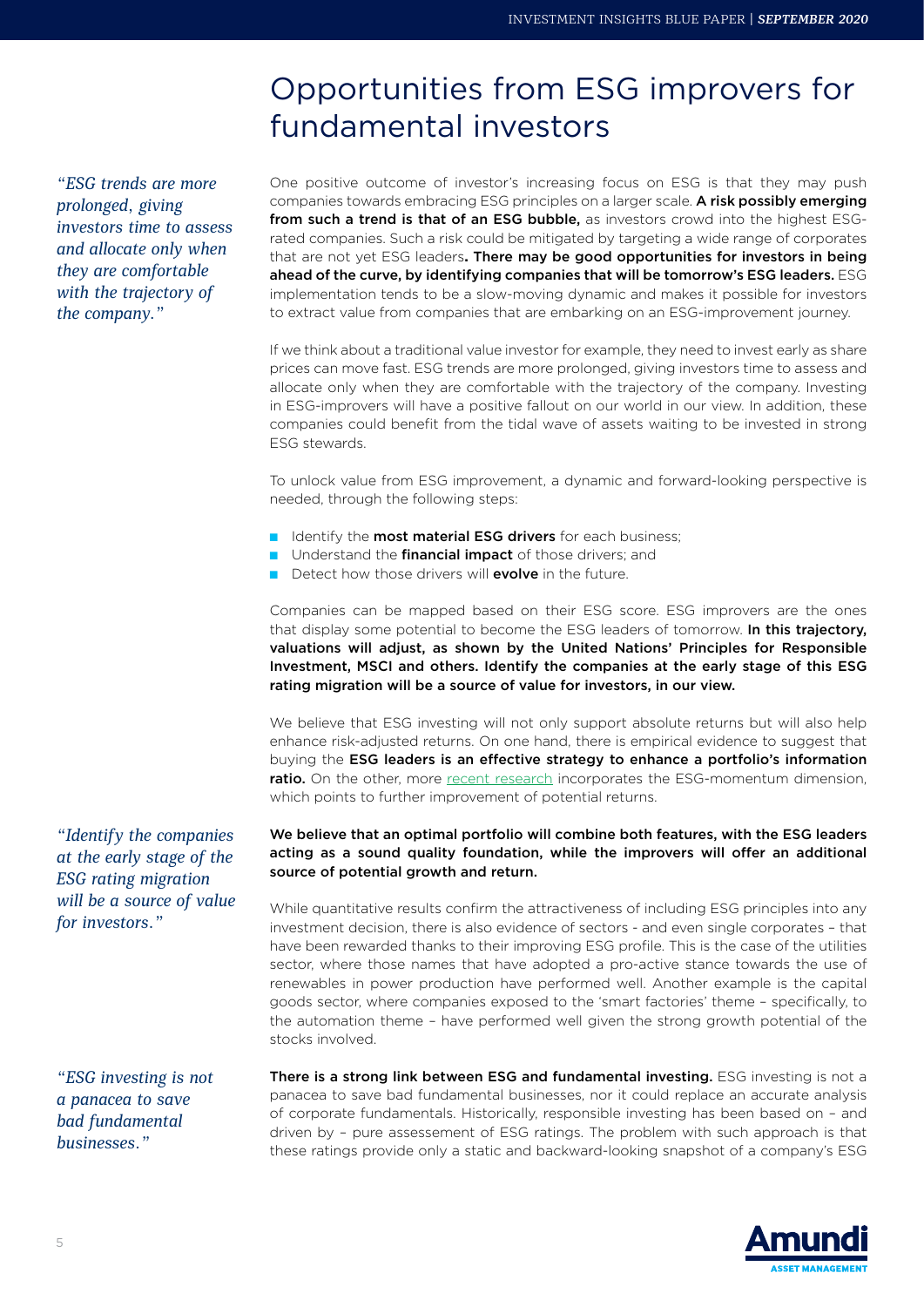footprint, while they do not capture its potential ESG improvement. To do this, investors need to focus on dynamic and forward-looking analysis, which translates into:

- Identifying the ESG drivers that are material to a corporate's ESG profile. For instance, the CO2 footprint is more relevant to an energy company than to a telecommunication company.
- Identifying the financial impact of those drivers. To capitalise on this, a combination of both ESG and financial analysis is critical.
- Understanding how these drivers changed in the past, and assess how they will change in the future.

When moving the ESG analysis from current simple snapshot in time to a forwardlooking approach, a natural integration between the ESG and the financial analysis is required. The result will be greater analysis, deeper understanding of the fundamental drivers, and potentially improved performance.

Having a fundamental approach allows investors to understand the underlying ESG dynamics of each investment case and of how it interacts with the financial parameters. In addition, this can facilitate *engagement*, with investors opening a dialogue with the corporate management and potentially influence their decisions. This is something that active managers have been doing for a long time but it increasingly includes ESG topics as well. Today, instead of pressing the management only to improve shareholder returns, investors also influence management to make responsible decisions towards all stakeholders, with the goal of improving returns in a sustainable way. The understanding by active managers of key ESG drivers within a specific company or sector will dictate their engagement agenda, engaging on the issues that can impact both ESG and financial performance. Only by doing this, investors could avoid the risk of a box-ticking exercise resulting in some sort of 'ESG washing'.

#### **Table 1. Ten guiding principles for dynamic ESG investing**

| Buy low, sell high                                                                                        | Integrated analysis                                                                                                       |
|-----------------------------------------------------------------------------------------------------------|---------------------------------------------------------------------------------------------------------------------------|
| Extending the common investment                                                                           | Good ESG principles is not a solution for bad                                                                             |
| philosophy to the realm of ESG will get                                                                   | fundamentals; ESG and financial analysis                                                                                  |
| rewarded by the market                                                                                    | should be combined                                                                                                        |
| <b>Best in class</b>                                                                                      | <b>Active alpha</b>                                                                                                       |
| Seeking ESG improvers through an all-                                                                     | Returns are driven by the performance of the                                                                              |
| inclusive approach across all sectors                                                                     | single corporates owned                                                                                                   |
| Fundamental approach<br>Go beyond static ESG ratings to include<br>forward-looking qualitative assessment | Engagement<br>A focused and bottom-up approach, coupled<br>with corporate engagement, will ensure high<br>influence level |
| <b>Materiality</b>                                                                                        | Sell discipline                                                                                                           |
| ESG improvement must be tangible and                                                                      | Monitoring evolving ESG dynamics and                                                                                      |
| relevant, focusing on financially relevant                                                                | valuation upside to ensure the appropriate                                                                                |
| factors                                                                                                   | exit strategy                                                                                                             |
| <b>Improvers and leaders</b>                                                                              | Investing for a better world                                                                                              |
| The potential return of ESG improvers,                                                                    | ESG leaders will allow investors to get a                                                                                 |
| combined with the quality of ESG leaders,                                                                 | sustainable portfolio, while improvers will                                                                               |
| can enhance the risk-adjusted return profile                                                              | help live in a sustainable world                                                                                          |

Source: Amundi as of 18 August 2020.

*"The understanding by active managers of key ESG drivers within a specific company or sector will dictate their engagement agenda, engaging on the issues that can impact both ESG and financial performance."*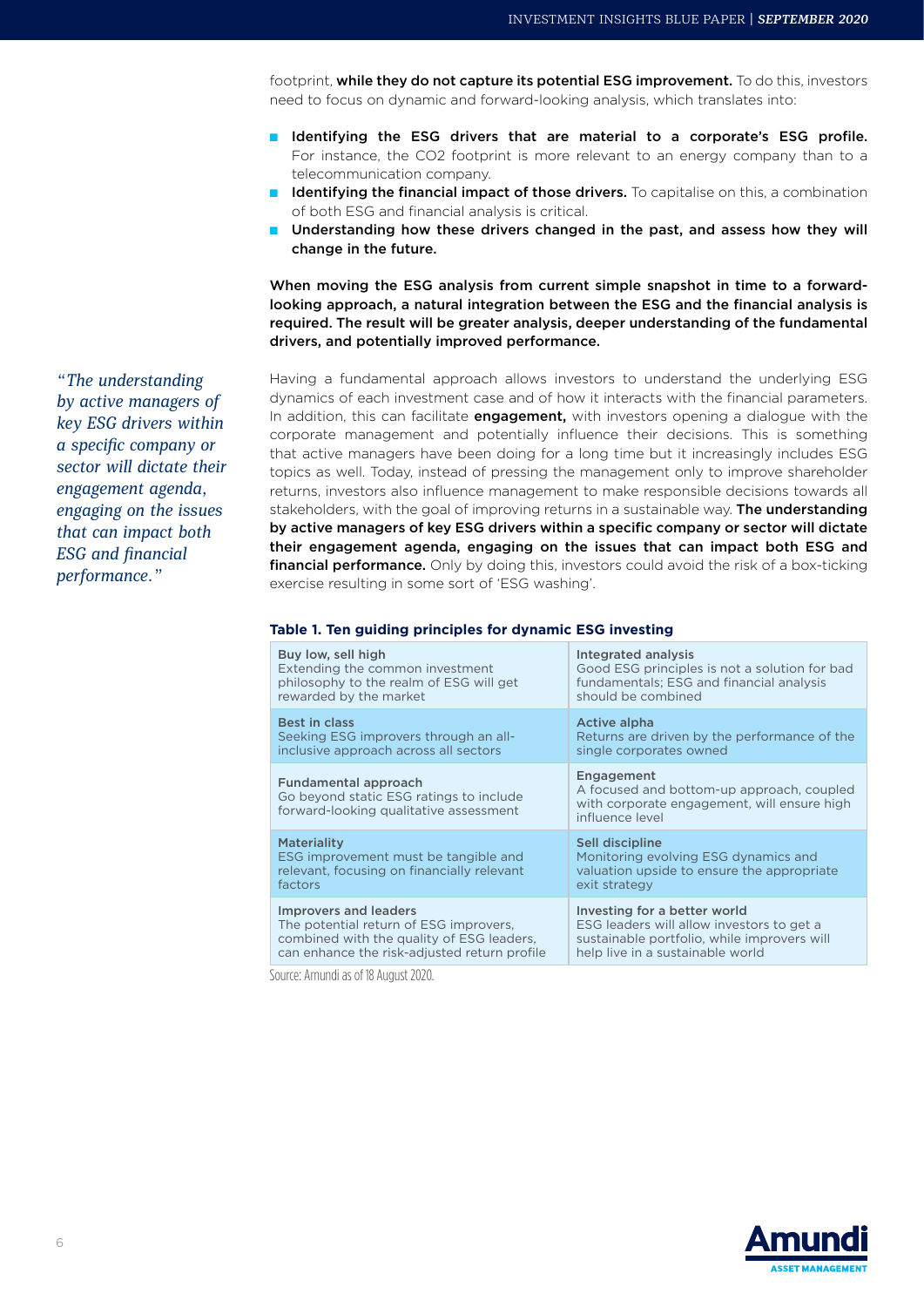*"Europe being ahead on this race does not necessarily mean that it should stop pushing ahead, as there is an opportunity to move towards a more sustainable world for all regions."*

#### **Europe as an ESG-investing leader**

Historically, both many investors and corporates have invested with the only goal of gaining the highest possible return on (financial) capital, under the assumption that other forms of capital, such as human or environmental capital, were unlimited. Today, it is assumed that non-financial capital is limited as well and has to be managed carefully and sustainably.

Going forward, both investors and corporates will make decisions based on the best possible outcome from both a financial and an ESG standpoint**.** Much progress has already been registered on this but the race is not over yet. Today, while the United States and Japan have made good progress, Europe is leading this process, as it has a more socially-aware approach of policy formation in terms of labour rights, education policies, healthcare policies, and social security policies.

On environmental topics, Europe stands ahead in terms of climate policies, renewable energy and de-carbonisation. Governance is also generally strong. However, the distribution of ESG ratings is uneven across European countries, with the nordics being ESG leaders with a high number of highly-rated companies, while the rest of Europe shows a more diverse ESG profile, with more room for improvement. Europe being ahead on this race does not necessarily mean that it should stop pushing ahead, as there is an opportunity to move towards a more sustainable world for all regions.

This can be a fertile ground for active managers able to detect investment opportunities across regions and sectors, and to play the dynamic evolution of ratings.



#### **Figure 4. Distribution of ESG ratings across European countries**

Source: Amundi as of 18 August 2020.

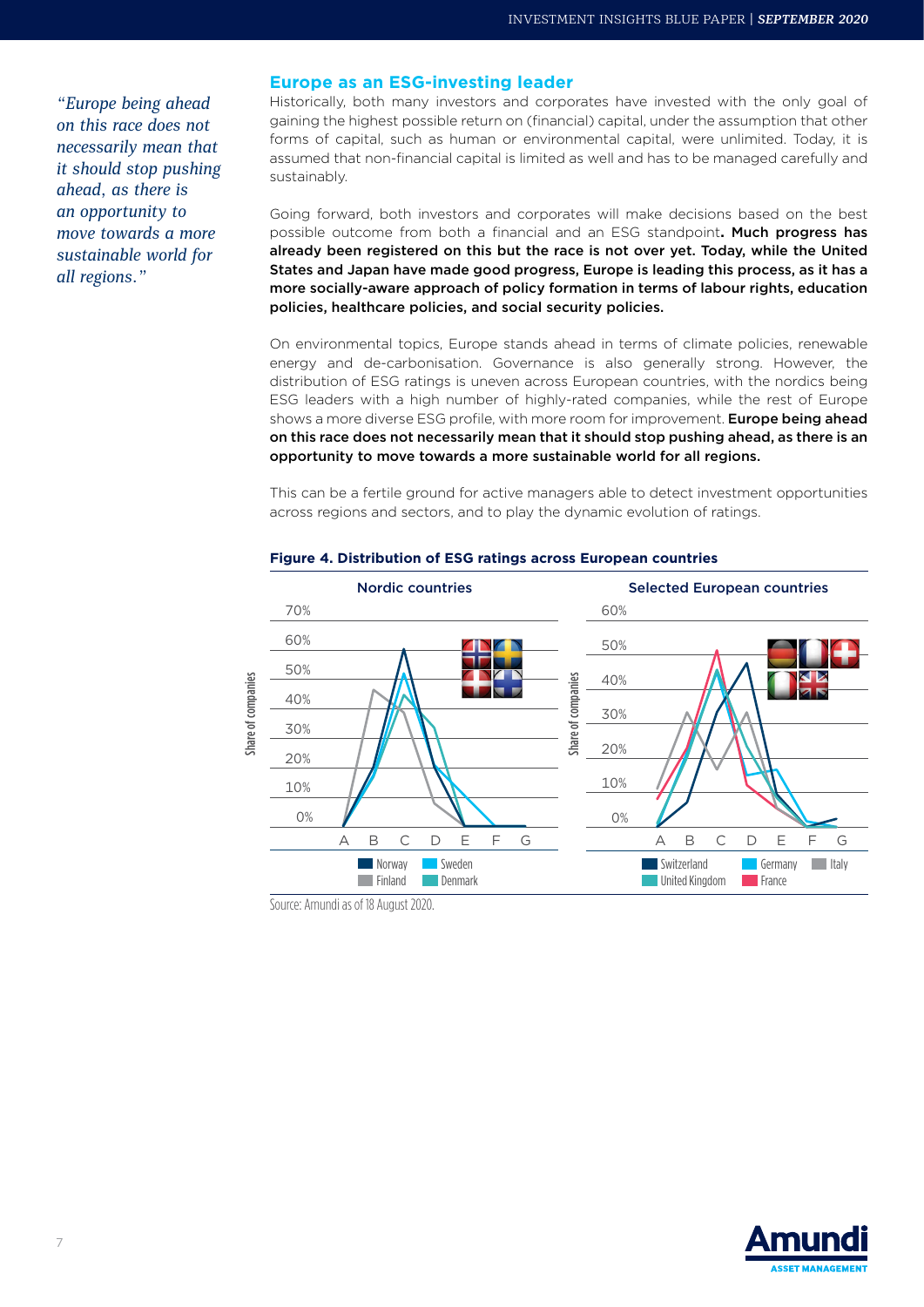### Definitions

- Alpha: The additional return above the expected return of the beta-adjusted market return; a positive alpha suggests risk-adjusted value is added by the money manager compared with the index.
- Basis points: One basis point is a unit of measure equal to one one-hundredth of one percentage point (0.01%).
- Beta: Beta is a risk measure related to market volatility, with 1 being equal to market volatility and less than 1 being less volatile than the market.
- Information ratio: A measure of portfolio management's performance against risk and return relative to a benchmark or alternative measure.
- Value style means purchasing stocks at relatively low prices, as indicated by low price-toearnings, price-to-book, and price-to-sales ratios, and high dividend yields. Sectors with dominance of value style: energy, financials, telecom, utilities, real estate.

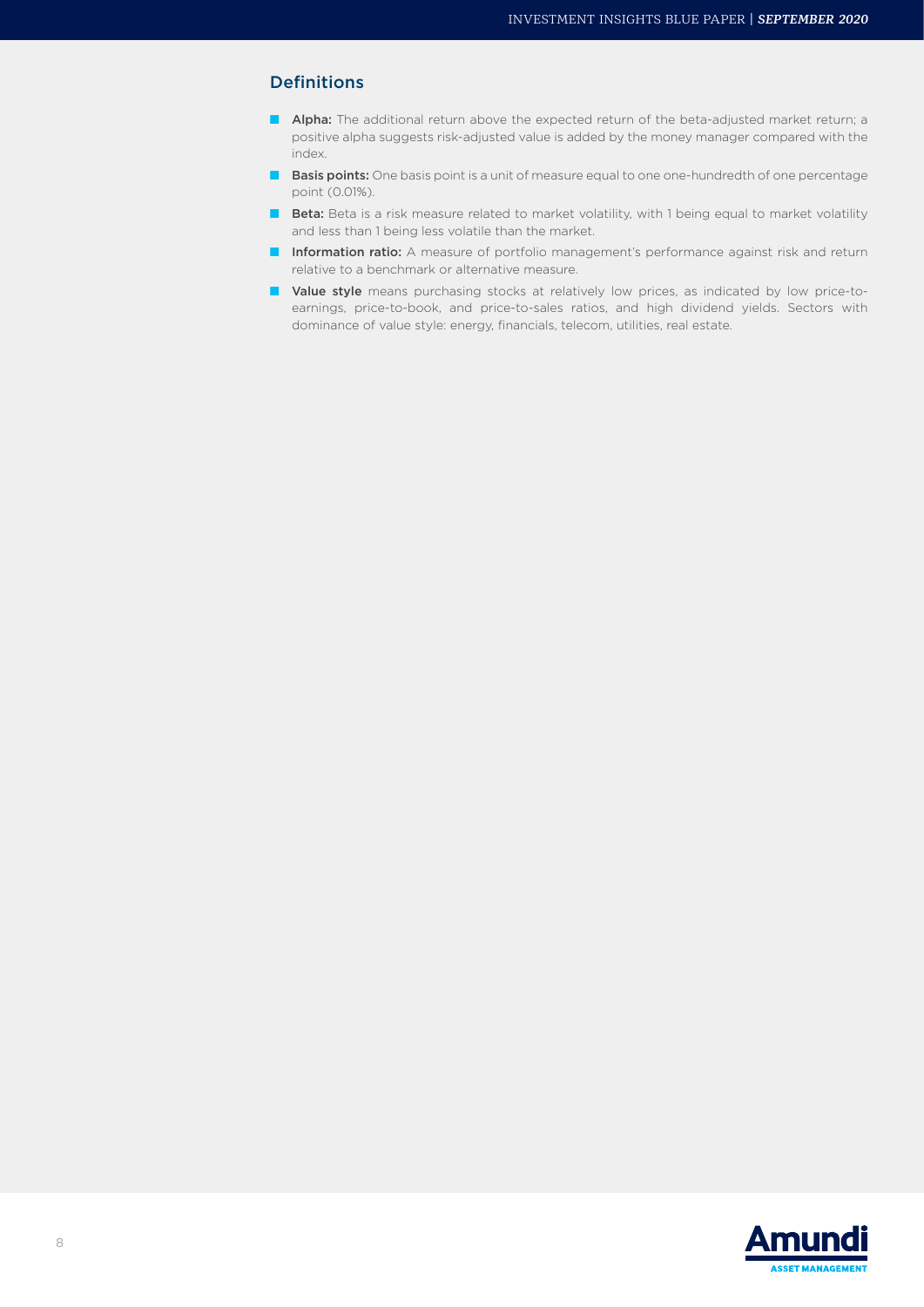## **Contributors**



Claudia **BERTINO** *Head of Amundi Investment Insights Unit*



Suzanne KEANE *Senior Portfolio Manager, Equity Solutions (Europe)*



Ian O'REILLY *Senior Portfolio Manager, Equity Solutions (Global)*



Francesca PANELLI *Amundi Investment Insights Unit Specialist* 



Craig STERLING *Head of Equity Research, US Director of Core Equity, Portfolio Manager*

#### Important Information

Unless otherwise stated, all information contained in this document is from Amundi Asset Management S.A.S. and is as of 18 August 2020. Diversification does not guarantee a profit or protect against a loss. The views expressed regarding market and economic trends are those of the author and not necessarily Amundi Asset Management S.A.S. and are subject to change at any time based on market and other conditions, and there can be no assurance that countries, markets or sectors will perform as expected. These views should not be relied upon as investment advice, a security recommendation, or as an indication of trading for any Amundi product. This material does not constitute an offer or solicitation to buy or sell any security, fund units or services. Investment involves risks, including market, political, liquidity and currency risks. Past performance is not a guarantee or indicative of future results.

Date of first use: 1 September 2020.